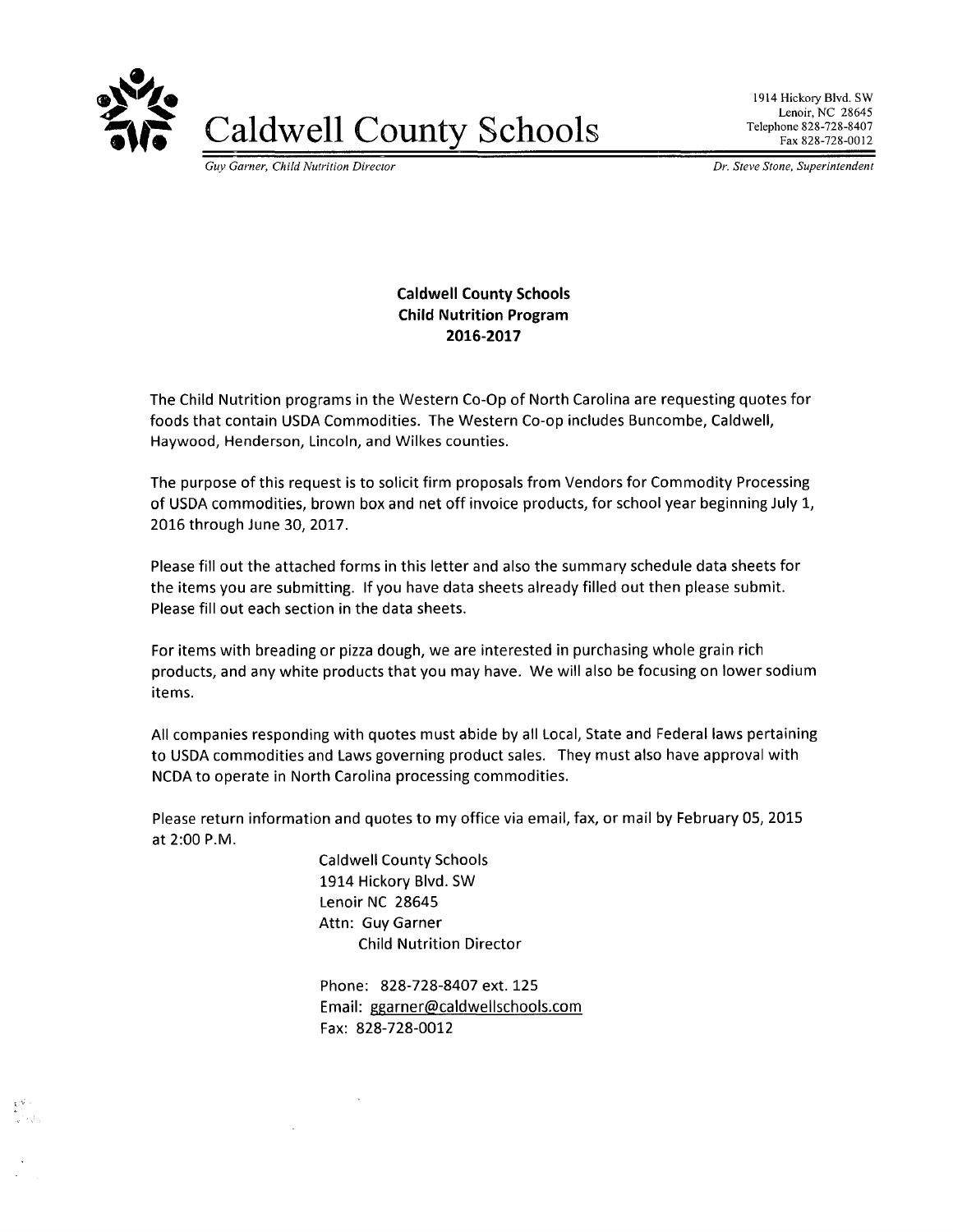Confirmation will be sent via email when bids are received.

- 1. Competitive Offer: Pursuant to the provision of G.S. 143-54, and under penalty of perjury, the signer of any proposal submitted in response to this RFP thereby certifies that this proposal has not been arrived at collusively or otherwise in violation of either Federal or North Carolina antitrust laws.
- 2. Equal Employment Opportunity: All proposers shall comply with "Equal Employment Opportunity", as amended by Executive Order 11375, and supplemented in the Department of Labor regulations (41CFR Part 60). Individuals shall not be excluded from participating in, denied the benefit of, subjected to discrimination under, or denied employment in the administration of, or in connection with, any such program because of race, color, religion, sex, national origin, age, handicap, or political affiliation or belief.
- 3. Piggyback Clause: All North Carolina school systems that is mutual agreeable with the manufacture can use this quote.
- 4. Product Recall: If a product recall is instituted on an item that has been delivered; the successful proposer(s) will immediately notify Caldwell County Schools.
- 5. Product Testing: If there is a question raised by a proposer regarding a competitor's product meeting the specifications, or the wholesomeness of any food product(s), a test by an independent laboratory (on the product in question) may be directed by Caldwell County CNP. The proposer(s) raising the question(s) will be billed for the laboratory test should the test establish that the product meets the specifications. Should the tested product fail to meet specifications, the proposer(s) that submitted the product(s) will be billed for the laboratory test.
- 6. Delivery: All boxes/cartons must contain a Commodity Product Name and Product Number (if applicable) showing the product name and ingredients, and labeled/packaged as required by the United States Department of Agriculture (USDA). Additionally, the following terms and conditions shall also apply:
	- Cooking Instructions Manufacturers must include cooking instructions in the packaging of the product.
	- Senate Bill 961 The General Assembly of North Carolina enacts: SECTION 1. GS  $\bullet$ 115C-264, effective August 1, 2005, "For nutritional purposes, the public schools shall not (i) use cooking oils in their school food programs that contain trans-fatty acids or (ii) sell processed foods containing trans-fatty acids that were formed during the commercial processing of the foods." Therefore Caldwell County CNP requires that all respondents quote only on items that comply with the standard.
	- Delivery Location All foods shall be delivered to a storage facility designated by the schools, Free on Board (F.O.B.) Destination, full freight allowed. We reserve the right to change the location where the food is to be shipped. All deliveries shall be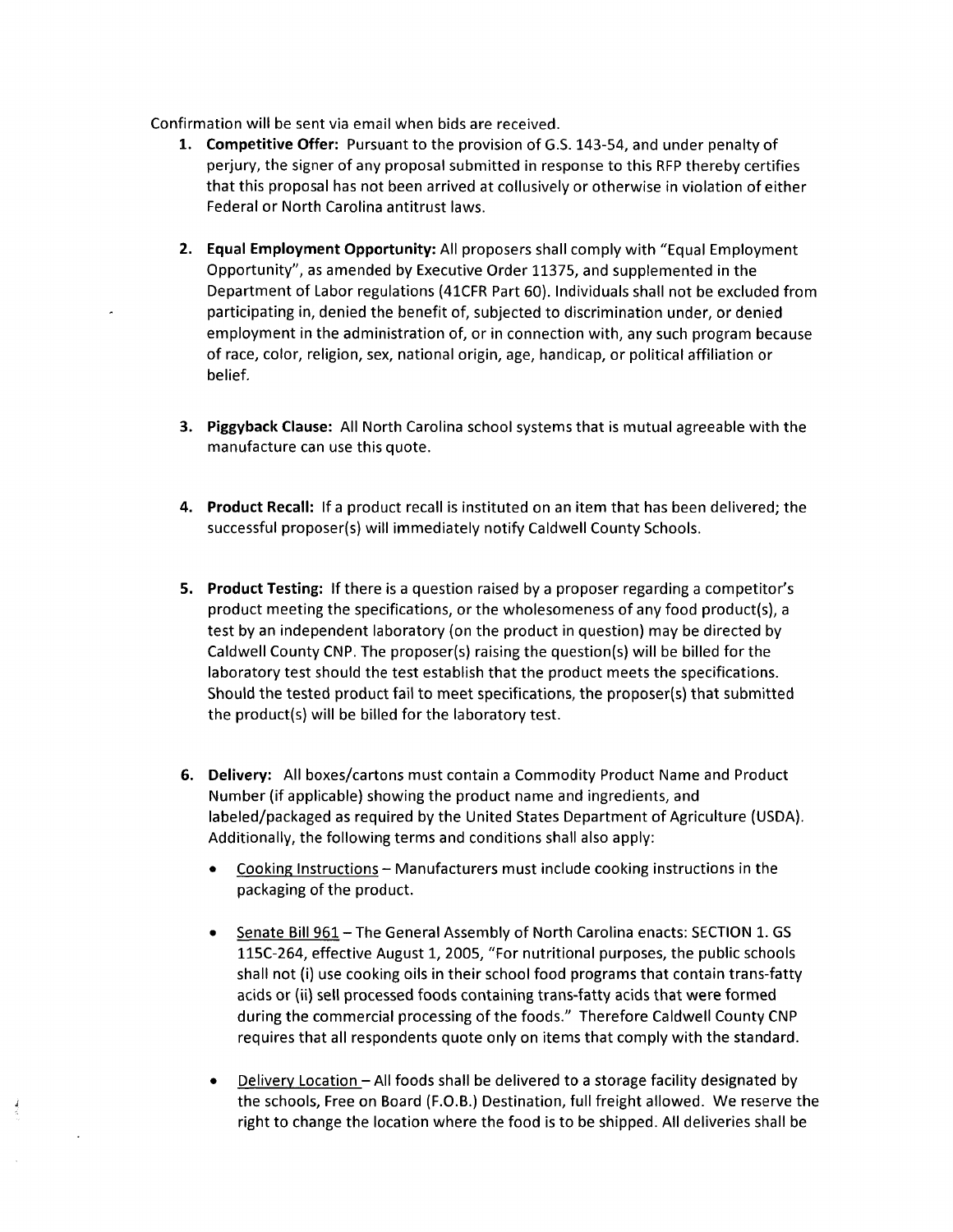coordinated with the storage facility at least forty eight (48) hours prior to the food being shipped to its designated storage facility. Delivery of products arrangements must be handled between the processor and school districts.

- Diverted Products The successful proposer(s) will receive diverted USDA  $\bullet$ commodities, process the food into end products as requested by the recipient agency from the Proposer's Price Sheets for the school year 2016-2017, and then deliver the processed commodities to the location specified. The products shall be delivered to the designated storage facility. Product not processed and delivered to the designated storage facility within the allotted (6) week period may be assessed a penalty of \$500 per day for undelivered product. At the discretion of Caldwell County liquidated damages may be assessed in the form of an adjustment to district invoices. The adjustment will be based on the number of days delivery is delayed.
- Mixed Commodities Caldwell County may elect to have multiple end products  $\bullet$ delivered on the same truckload (if applicable). For example, a truckload of 40,000 pounds Cheese may consist of various cheese end products. The processor is to specify in each category that is quoted the maximum number of end products for one truckload.
- Notification of Late Delivery The successful proposer(s) shall promptly notify  $\bullet$ ordering school district, within 48 hours, in writing if an item cannot be delivered within the specified delivery time. Caldwell County CNP reserves the right to purchase food from other sources without violating the rights of the successful proposer(s). The proposer(s) will also be responsible for paying any incurred cost for having to purchase food from other sources.
- Sanitation/Safety The successful proposer(s) will warrant that all food be fresh,  $\bullet$ clean, wholesome upon delivery, and will be packaged, handled, and transported in an acceptable manner. If a food product is determined to be unacceptable Caldwell County CNP has the right to refuse the truckload. If the food has already been delivered the successful proposer will be required to pick up the unacceptable food and issue a credit or provide a replacement in 30 days.

## 7. ALL PRODUCTS MUST PASS THROUGH A METAL DETECTOR BEFORE PACKING.

- 8. Invoices: The successful proposer(s) shall send their invoices to the individual school system that received the end product; payment terms are net thirty (30) days.
- 9. Buy American Compliance: As a sponsor of the National School Lunch and School Breakfast Programs, the District will consider only applicable products which comply with the requirements of the "Buy American" Act.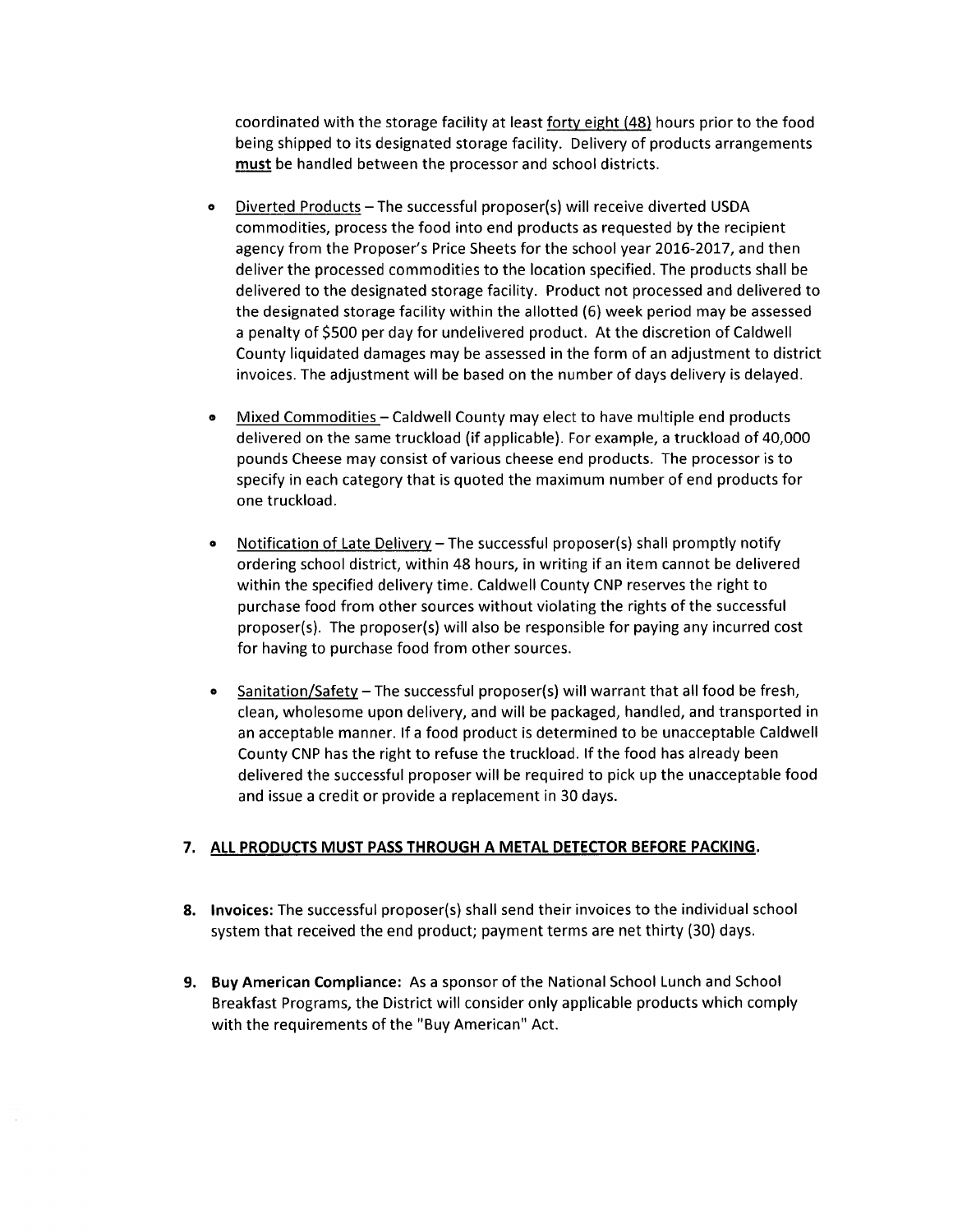### 10. The Buy American Provision

Section 104(d) of the William F. Goodling Child Nutrition Reauthorization Act of 1998 requires schools and institutions participating in the NSLP and SBP in the contiguous United States to purchase, to the maximum extent practicable, domestic commodities or products for the use in meals served under the programs.

The legislation defines "domestic commodity or product" as one that is produced in the United States and is processed in the United States, substantially using agricultural commodities that are produced in the United States.

The report accompanying the legislation stipulated that "substantially" means over 51 percent of the final processed product consists of agricultural commodities that were grown domestically.

- 11. Assurance of Civil Rights Compliance and Employment: The Processor agrees to comply with Title VI of the Civil Rights Act of 194 (42 U.S.C. 2000 d et seq.) all provisions required by the implementing regulations of Department of Agriculture, Department of Justice Enforcement Guidelines, FNS directives and guidelines to the effect that no person on the grounds of race, color, national origin, sex, age or handicap shall be excluded from participation in be denied the benefits of or otherwise be subject to discrimination under any activity carried out under this Agreement. In addition, the Processor agrees not to discriminate on the basis of race, color, national origin, sex, age or handicap among eligible RAs in the merchandising and sale of end products containing DF. This assurance is given in consideration of and for the purposes of obtaining permission to use federal property or interest in such property without consideration or at a nominal consideration. This assurance is binding on the Processor its succors, transferees, and assignees as long as it receives assistance or retains possession of any assistance from FNS. The Processor shall comply with all applicable Federal, State and Local laws and regulations pertaining to wages hours and conditions of employment.
- 12. Debarment: Certification is required by the regulations implementing Executive Order 12549, Debarment and Suspension, 7 CFR Part 3017, Section 3017.510, Participants Responsibilities. The regulations were published as Part IV of the January 30, 1089. Federal Register (pages 4722-4733). By signing this agreement, the prospective lower tier participant (Processor) agrees it shall not knowingly enter into any lower tier covered transaction with a person who is debarred, suspended, declared ineligible, or voluntarily excluded from participation in this covered transaction, unless authorized by the department or agency with which this transaction originated.
- 13. Compliance with Energy Policy and Conservation Act: By signing this bid, the bidder certifies that the vendor is in compliance with all applicable standards, orders, regulations and policies related to energy efficiency which are contained in the State energy conservation plan issued in compliance with the Energy Policy and Conservation Act (Pub. L 94-163, 89 Stat. 871). [53 FR 8044, 8087, Mar. 11, 1988, as amended at 60 FR 19639, 19641, Apr. 19, 1995]
- 14. Lunsford ACT: The Vendor Acknowledges that N.C. General Statue14-208.18 prohibits anyone required to register as a sex offender under Article 27A Chapter 14 of the General Statutes from knowingly being on the premises of any school. This prohibition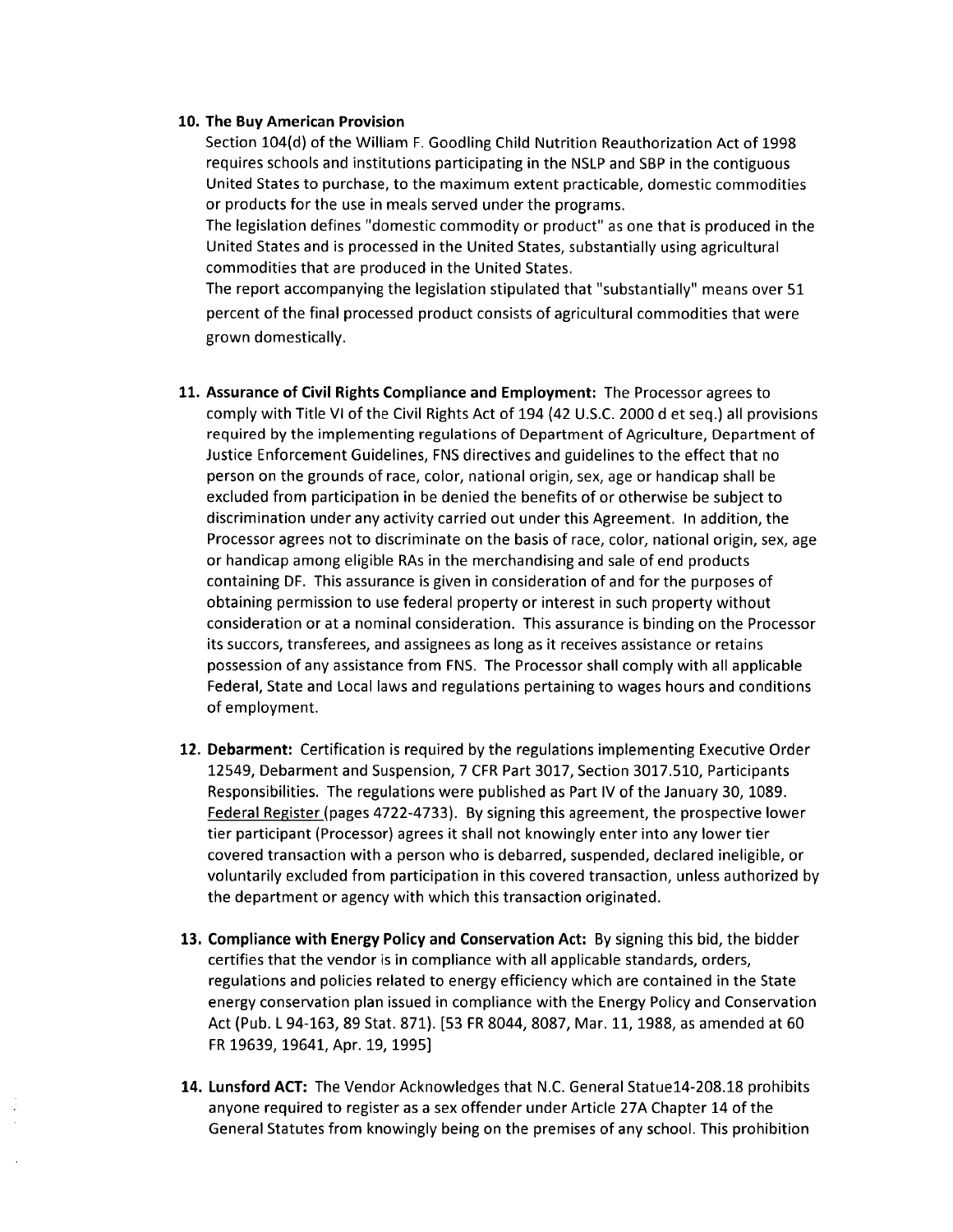applies to person required to register under article 27A who have committed any offense in Article 7A of Chapter 14 of any offense where the victim of the offense was under the age of 16 years at the time of the offense.

### 15. Protest Procedure

Protests of awards exceeding \$10,000 in value must be submitted to the Associate Superintendent of Caldwell County School System at the address below. Protests must be received at this office within 15 calendar days from the date of the Contract award and provide specific reasons and any supporting documentation for the protest. Protests should be addressed to:

**Caldwell County Schools** Attention: Dr. Jeff Church, Associate Superintendent 1914 Hickory Blvd., Lenoir, NC 28645 Telephone: (828) 728-8407

### 16. Awards

In determining the best quote, these are the things our system will be looking for:

- Best use of commodity for schools system  $\bullet$
- Pass through system like net off invoice  $\bullet$
- Past performance  $\bullet$
- Cost per portion  $\bullet$
- $\bullet$ Taste
- $\bullet$ **Purchase Price**
- Reputation of the vendor  $\bullet$
- Quality of vendor's goods  $\bullet$
- **Students preference**  $\bullet$
- Extent to which the goods meet the needs of school system  $\bullet$
- **Nutritional guidelines**  $\bullet$
- Long term cost to the school system  $\bullet$
- Any other relevant factors as a private business entity would consider in selecting a  $\bullet$ vendor.

The School Systems reserves the right to accept or reject any and all bids or any portion thereof and to waive any informality or technical defect in any bid.

Each school district reserves the right to select the manufacture and processing of commodities that meet their district's individual needs. Award notification will be done by signature of the summary end product data schedule. Notification of Awards, by county, will be posted on the **Caldwell County Schools website.**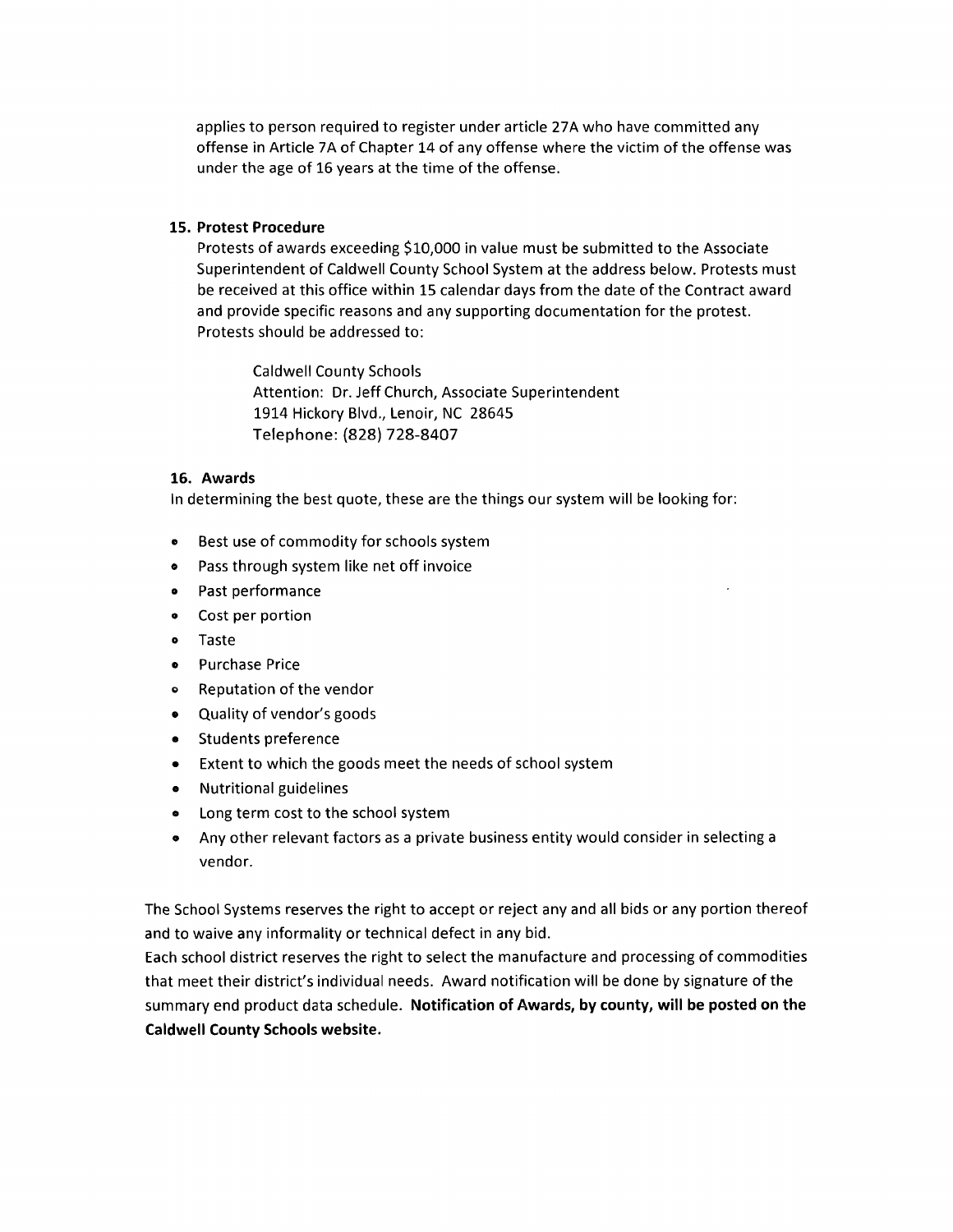Caldwell County Schools at this time does not know a total of commodities we will have available for further process or use in a pass through system. For the commodities that we can use in a pass through system such as the K-12 or similar system is preferred, but rebate system will be accepted. Our main choice will be going through a distributor.

We do realize Beef and Pork items will have to be shipped directly to our warehouse since they cannot be used in a pass through system (Non Substitutable Commodity Foods).

Prices quoted for pass through (Substitutable Commodity Foods), should be your price, not including distributor mark up.

In the past year we have used the following items that we are interested in possible use of items containing USDA Commodity products:

| <b>French Fries</b>                |  |  |  |  |  |  |  |
|------------------------------------|--|--|--|--|--|--|--|
| <b>Ranch Cut Potatoes</b>          |  |  |  |  |  |  |  |
| Potato Rounds                      |  |  |  |  |  |  |  |
| <b>Shoestring Potatoes</b>         |  |  |  |  |  |  |  |
| <b>Instant Potatoes</b>            |  |  |  |  |  |  |  |
| Ketchup Can, Individual            |  |  |  |  |  |  |  |
| Marinara, Salsa, Can and Ind       |  |  |  |  |  |  |  |
| Roasted Chicken Parts              |  |  |  |  |  |  |  |
| Whole Grain and White Breaded      |  |  |  |  |  |  |  |
| <b>Chicken Parts</b>               |  |  |  |  |  |  |  |
| WG and White Chicken Patty         |  |  |  |  |  |  |  |
| WG and White Chicken Nuggets       |  |  |  |  |  |  |  |
| WG and White Chicken Tenders       |  |  |  |  |  |  |  |
| WG and Reg Chicken Filet Spicy     |  |  |  |  |  |  |  |
| WG and White Chicken Filet Breaded |  |  |  |  |  |  |  |
| <b>Tangerine Chicken</b>           |  |  |  |  |  |  |  |
| WG and White Breaded Cheese Sticks |  |  |  |  |  |  |  |
| WG and White Pizza, Cheese         |  |  |  |  |  |  |  |
| WG and White Breakfast Pizza       |  |  |  |  |  |  |  |
| WG and White Pizza, Sausage, Pep   |  |  |  |  |  |  |  |
| WG and White Stuffed Ct Pizza      |  |  |  |  |  |  |  |
| <b>Beef Patties</b>                |  |  |  |  |  |  |  |
| <b>Meatloaf slices</b>             |  |  |  |  |  |  |  |
| Meatballs                          |  |  |  |  |  |  |  |
| <b>BBQ Pork</b>                    |  |  |  |  |  |  |  |
| WG or White mac and cheese         |  |  |  |  |  |  |  |
| Turkey                             |  |  |  |  |  |  |  |
| <b>Peanut Butter</b>               |  |  |  |  |  |  |  |
| Eggs                               |  |  |  |  |  |  |  |
| Flour, Oil, Fruit, Beans           |  |  |  |  |  |  |  |
| Other WG or White / low sodium     |  |  |  |  |  |  |  |
| products as available              |  |  |  |  |  |  |  |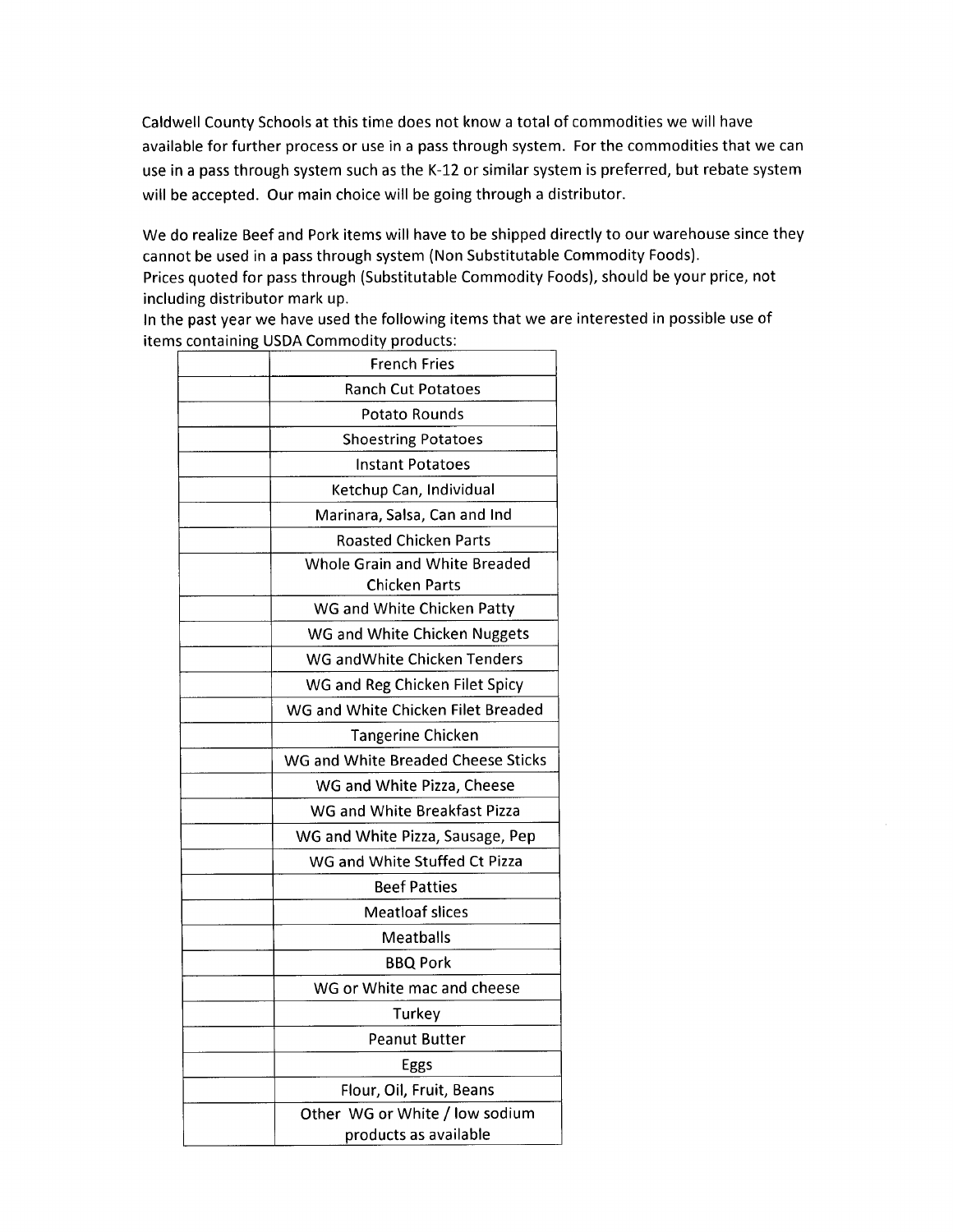Please provide quote on forms provided. Please send your email address and we can attach the forms and return to you if needed. Also please send spec sheets or nutritional information for the products you are submitting.

Caldwell County Child Nutrition Program reserves the right to waive formalities in any proposal/quote and to accept any proposal/quote that it considers to be in the best public interest, and to reject any or all proposals/quotes. The decision of the Child Nutrition Program shall be final in all products processed.

### **STANDARD TERMS AND CONDITIONS**

### **General Conditions:**

Hold Harmless and Indemnification: During the term of this proposal the proposer shall indemnify, hold harmless, and defend the Caldwell County CNP, its agents, servants and employees from any and all cost and expenses including but not limited to, attorney's fees, reasonable investigative and discovery costs, court cost and all other sums which the Board, its agents, servants and employees, may pay or become obligated to pay on account of any, all and every claim or demand, or assertion of liability or any claims or actions founded, thereon, arising or alleged to have arisen out of the products, goods or services furnished by the proposer, his agent, servants or employees, or any of his equipment when such person or equipment are on premises owned or controlled by the Board for the purpose of performing services, delivering products or goods, or otherwise transacting business, whether such claim or claims be for damages, injury to person or property, or death of any person, group organization, whether employed by the proposer or the Board or otherwise.

I certify that this proposal is made without prior understanding, agreement, or connection with any corporation, firm or person submitting a quote for the materials, or supplies and is in all respects fair and without collusion or fraud. I agree to abide by all conditions of the proposal and certify that I am authorized to sign this Proposal for the Proposer. In submitting a quote to Caldwell County Schools Child Nutrition Program, the Proposer offers and agrees that if the proposal is accepted, the Proposer will convey, sell assign or transfer to Caldwell County Schools, all rights, title and interest in and to all causes of action it may now or hereafter acquired under the Anti-trust Laws of the United States and the State of NC for price fixing relating to the particular commodities or services purchased or acquired by Caldwell County Schools Child Nutrition Program. At the Board's discretion, such assignment shall be made and become effective at the time of final payment to the Proposer.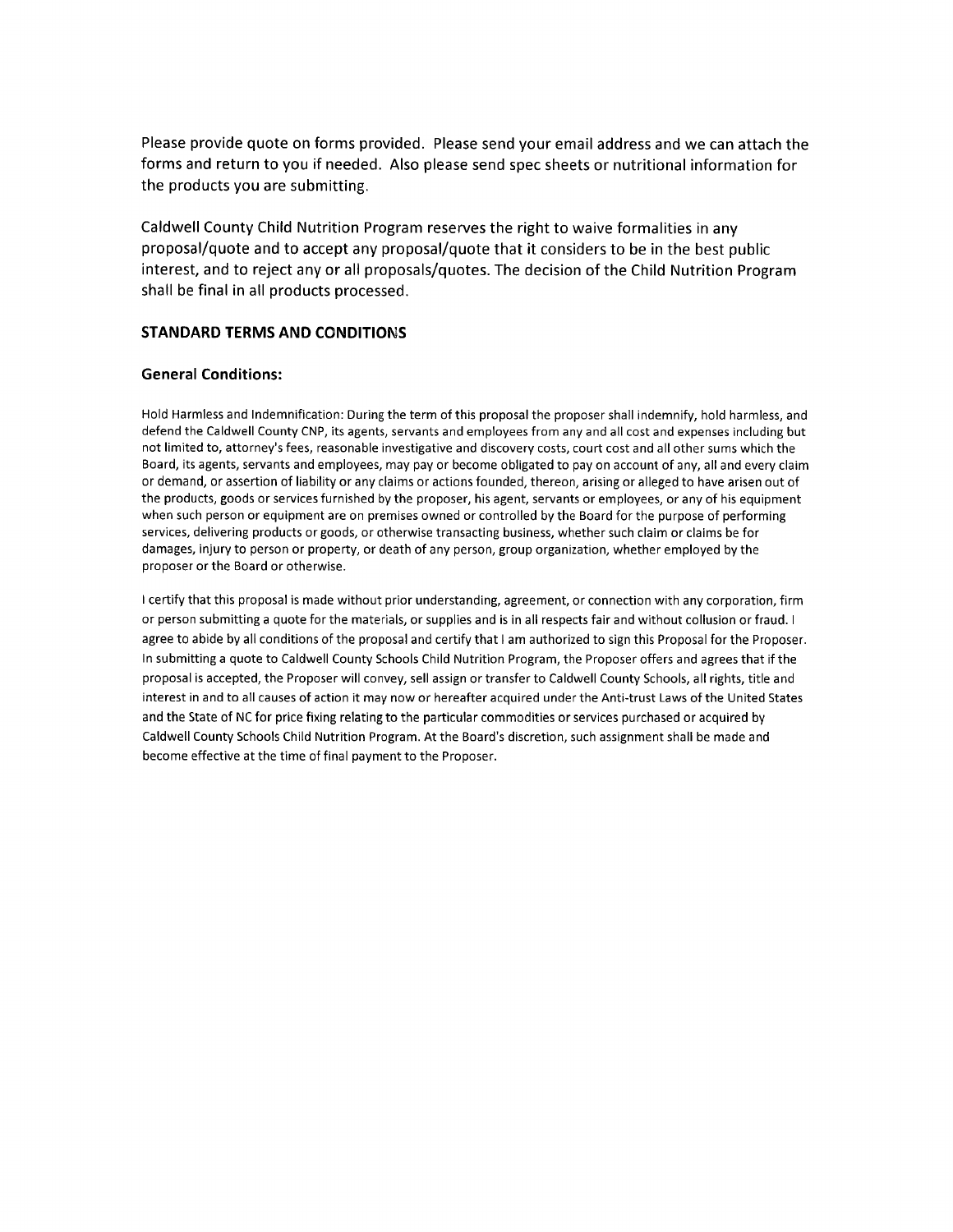# Caldwell County Schools **Child Nutrition Department** 1914 Hickory Blvd. SW, Lenoir, NC 28645

FORMS CHECKLIST (this forms checklist is included for your convenience. Please complete and return all of the attached forms):

| ∩        | HUB Certification-Form A                          |
|----------|---------------------------------------------------|
| $\Omega$ | Debarment Suspension Certification --Form B       |
| ∩        | Lunsford Act/Criminal Background -Form C          |
| ∩        | Attachments---<br>Bid Specifications with pricing |

• No Response Form if Applicable

 $\mathcal{H}$ 

 $\epsilon$  $\bar{\alpha}$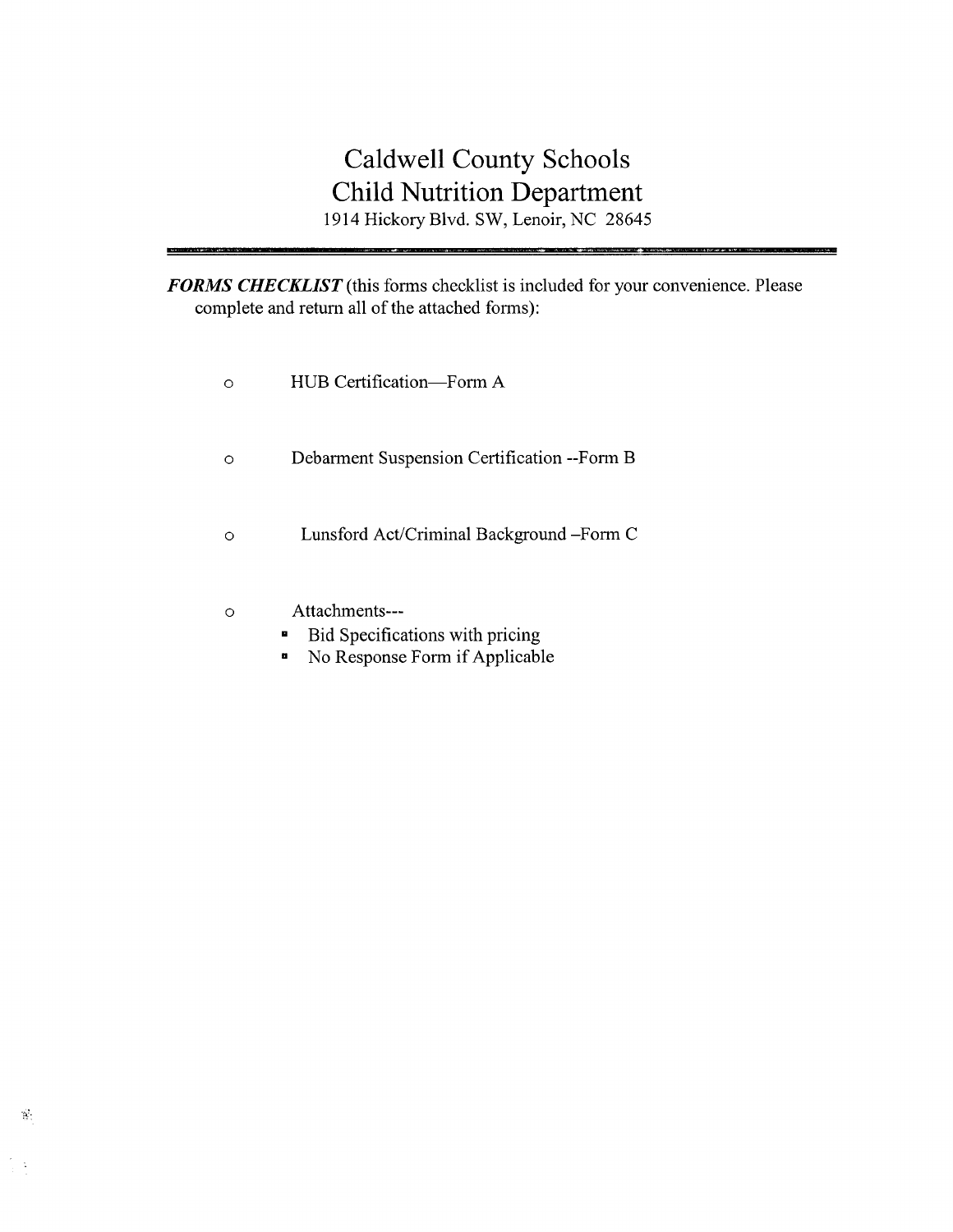### FORM-A **RETURN THIS DOCUMENT**

# **Caldwell County Schools Historically Underutilized Business** (HUB) Certification

Bidding companies that have been certified by the North Carolina Department of Administration as Historically Underutilized Business (HUB) entities are encouraged to indicate their HUB status when responding to this Bid Invitation.

I certify that my company has been certified by the North Carolina Department of Administration as a Historically Underutilized Business (HUB), and I have attached a copy of our HUB Certification to this form. (Required documentation for recognition as a HUB).

- Minority  $\circ$
- **Small Business**  $\circ$
- Woman Owned  $\circ$

X My company has NOT been certified by North Carolina as a Historically Underutilized Business (HUB).

Michael Foods, Inc. Company Name (Please Print)

a

Signature of Authorized Representative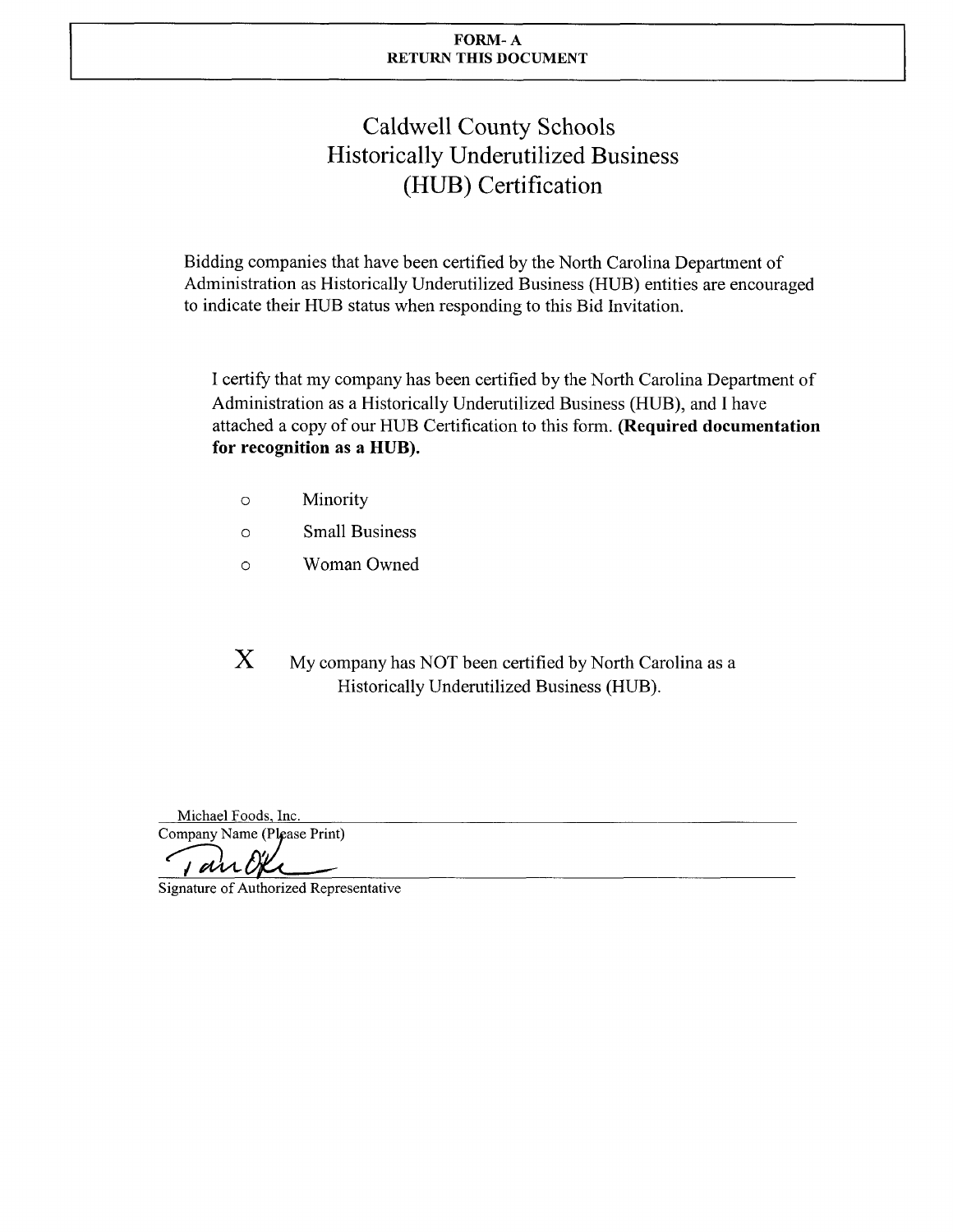### **FORM-B RETURN THIS DOCUMENT**

## **U.S. DEPARTMENT OF AGRICULTURE**

# **Certification Regarding Debarment, Suspension, and Other Responsibility Matters - Primary Covered Transactions**

This certification is required by the regulations implementing Executive Order 12549, Debarment and Suspension, 7 CFR Part 3017, Section 3017.510, Participants' responsibilities. The regulations were published as Part IV of the January 30, 1989, Federal Register (pages 4722-4733). Copies of the regulations may be obtained by contacting the Department of Agriculture agency offering the proposed covered transaction.

(BEFORE COMPLETING CERTIFICATION, READ INSTRUCTIONS ON NEXT PAGE)

- $(1)$ The prospective primary participant certifies to the best of its knowledge and belief, that it and its principals:
	- $(a)$ are not presently debarred, suspended, proposed for debarment, declared ineligible, or voluntarily excluded from covered transactions by any Federal department or agency;
	- $(b)$ have not within a three-year period preceding this proposal been convicted of or had a civil judgment rendered against them for commission of fraud or a criminal offense in connection with obtaining, attempting to obtain, or performing a public (Federal, State or Local) transaction or contract under a public transaction; violation of Federal or State antitrust statutes or commission of embezzlement, theft, forgery, bribery, falsification or destruction of records, making false statements, or receiving stolen property;
	- $(c)$ are not presently indicted for or otherwise criminally or civilly charged by a governmental entity (Federal, State or Local) with commission of any of the offenses enumerated in paragraph (1) (b) of this certification; and
	- $(d)$ have not within a three-year period preceding this application/proposal had one or more public transactions (Federal, State or Local) terminated for cause or default.
- $(2)$ Where the prospective primary participant is unable to certify to any of the statements in this certification, such prospective participant shall attach an explanation to this proposal.

Michael Foods, Inc. Company Name (Please Print)

Signature of Authorized Representative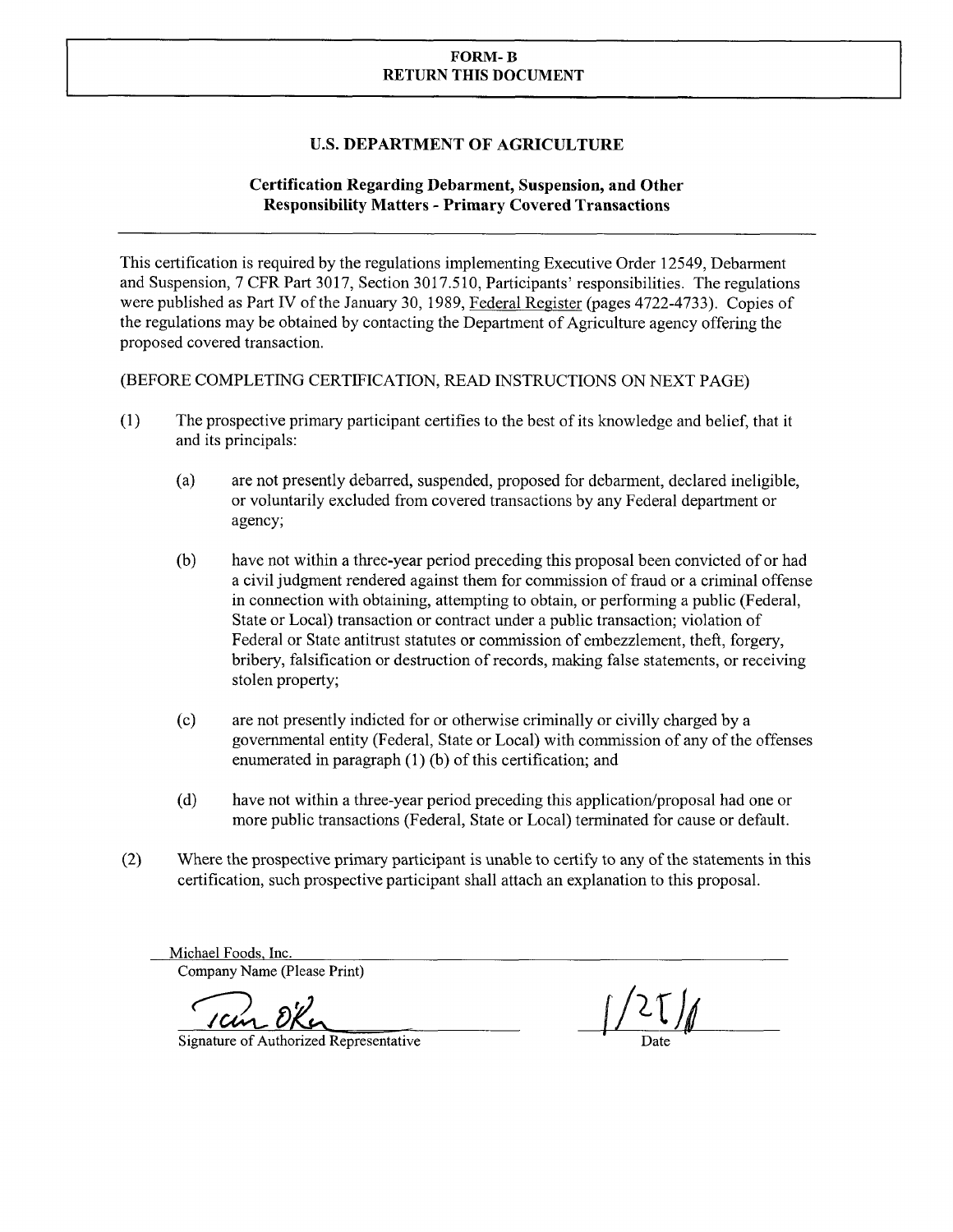# **INSTRUCTIONS FOR CERTIFICATION**

1. By signing and submitting this form, the prospective lower tier participant is providing the certification set out on the reverse side in accordance with these instructions.

2. The certification in this clause is a material representation of fact upon which reliance was placed when this transaction was entered into. If it is later determined that the prospective lower tier participant knowingly rendered an erroneous certification, in addition to other remedies available to the Federal Government, the department or agency with which this transaction originated may pursue available remedies, including suspension and/or debarment.

3. The prospective lower tier participant shall provide immediate written notice to the person to whom this proposal is submitted if at any time the prospective lower tier participant learns that its certification was erroneous when submitted or has become erroneous by reason of changed circumstances.

4. The terms "covered transaction," "debarred," "suspended," ineligible," "lower tier covered transaction," "participant,"<br>"person," "primary covered transaction," "principal," "proposal," and "voluntarily excluded," as us the person to which this proposal is submitted for assistance in obtaining a copy of those regulations.

5. The prospective lower tier participant agrees by submitting this form that, should the proposed covered transaction be entered into, it shall not knowingly enter into any lower tier covered transaction with a person who is debarred, suspended, declared ineligible, or voluntarily excluded from participation in this covered transaction, unless authorized by the department or agency with which this transaction originated.

6. The prospective lower tier participant further agrees by submitting this form that it will include this clause titled "Certification Regarding Debarment, Suspension, Ineligibility and Voluntary Exclusion - Lower Tier Covered Transactions," without modification, in all lower tier covered transactions and in all solicitations for lower tier covered transactions.

7. A participant in a covered transaction may rely upon a certification of a prospective participant in a lower tier covered transaction that it is not debarred, suspended, ineligible, or voluntarily excluded from the covered transaction, unless it knows that the certification is erroneous. A participant may decide the method and frequency by which it determines the eligibility of its principals. Each participant may, but is not required to, check the Nonprocurement List.

8. Nothing contained in the foregoing shall be construed to require establishment of a system of records in order to render in good faith the certification required by this clause. The knowledge and information of a participant is not required to exceed that which is normally possessed by a prudent person in the ordinary course of business dealings.

9. Except for transactions authorized under paragraph 5 of these instructions, if a participant in a covered transaction knowingly enters into a lower tier covered transaction with a person who is suspended, debarred, ineligible, or voluntarily excluded from participation in this transaction, in addition to other remedies available to the Federal Government, the department or agency with which this transaction originated may pursue available remedies, including suspension and/or debarment.

Form AD-1048 (2/89)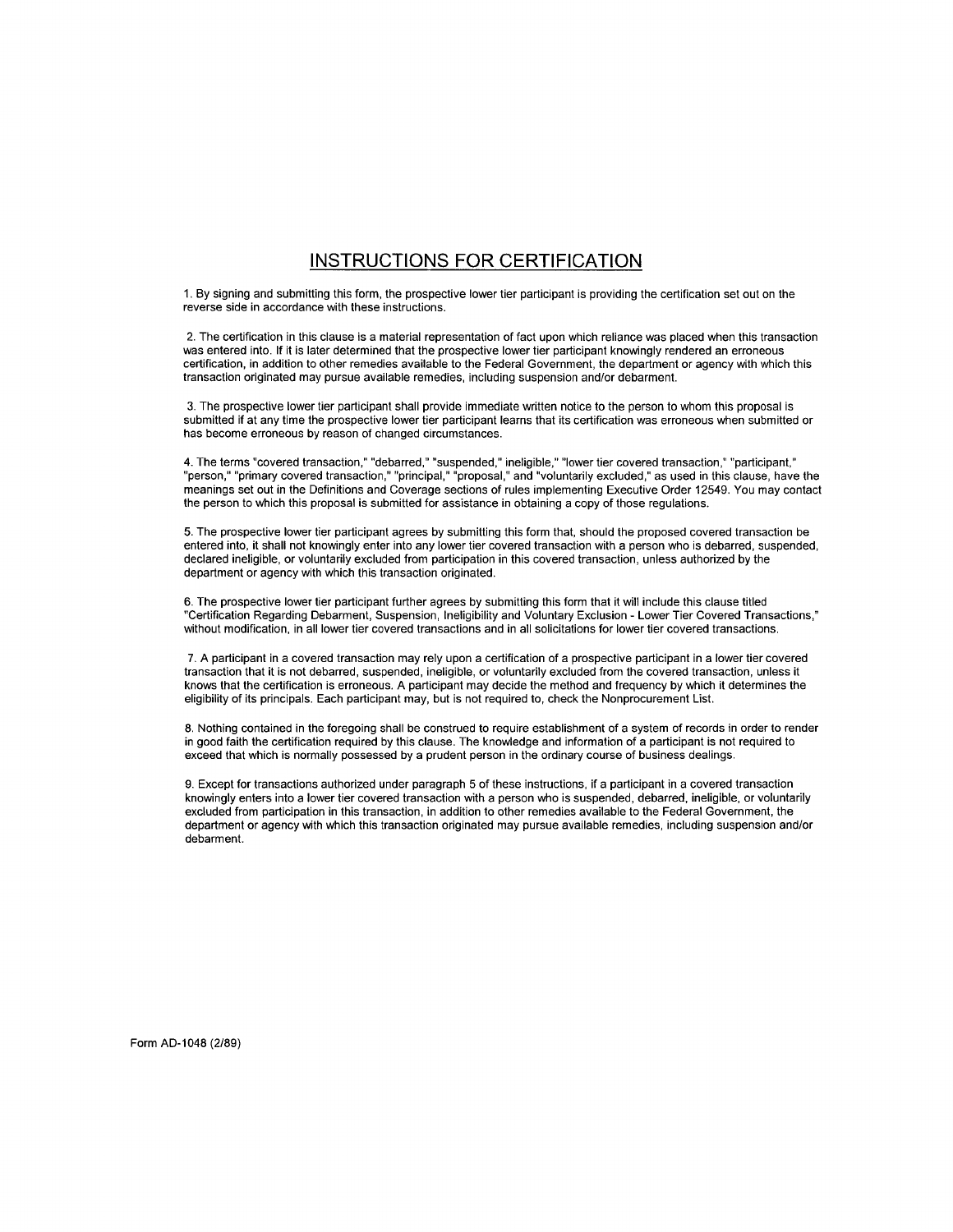LUNSFORD ACT. The Vendor acknowledges that N.C. General Statute 14-208.18 prohibits anyone required to register as a sex offender under Article 27A of Chapter 14 of the General Statutes from knowingly being on the premises of any school. This prohibition applies to persons required to register under Article 27A who have committed any offense in Article 7A of Chapter 14 or any offense where the victim of the offense was under the age of 16 years at the time of the offense.

CRIMINAL BACKGROUND CHECKS. The Vendor shall conduct criminal background checks on each of its employees who, pursuant to this Agreement, engage in any services on (name of SFA) property or at (name of SFA) events. The Vendor shall provide documentation that criminal background checks were conducted on each of its employees prior to hiring, and shall refuse employment to any person convicted of a felony or any other crime, whether misdemeanor or felony, that indicates the person poses a threat to the physical safety of students, school personnel or others. Such check shall include an annual check of the State Sex Offender and Public Protection Registration Program, the State Sexually Violent Predator Registration Program, and the National Sex Offender Registry. Vendor shall not assign any employee or agent to provide services pursuant to this contract if (1) said worker appears on any of the listed registries; (2) said worker has been convicted of a felony; (3) said worker has been convicted of any crime, whether misdemeanor or felony, involving sex, violence, or drugs; or (4) said worker has engaged in any crime or conduct indicating that the worker may pose a threat to the safety or well-being of student or school personnel. (Name of SFA) reserves the right to prohibit any individual employee of Vendor from providing services on (name of SFA) property or at Name of SFA) events if (Name of SFA) determines, in its sole discretion, that such employee poses a threat to the safety or well-being of students, school personnel or others.

Signature of Company Official

Issued by the Child Nutrition Services Section, June 3, 2009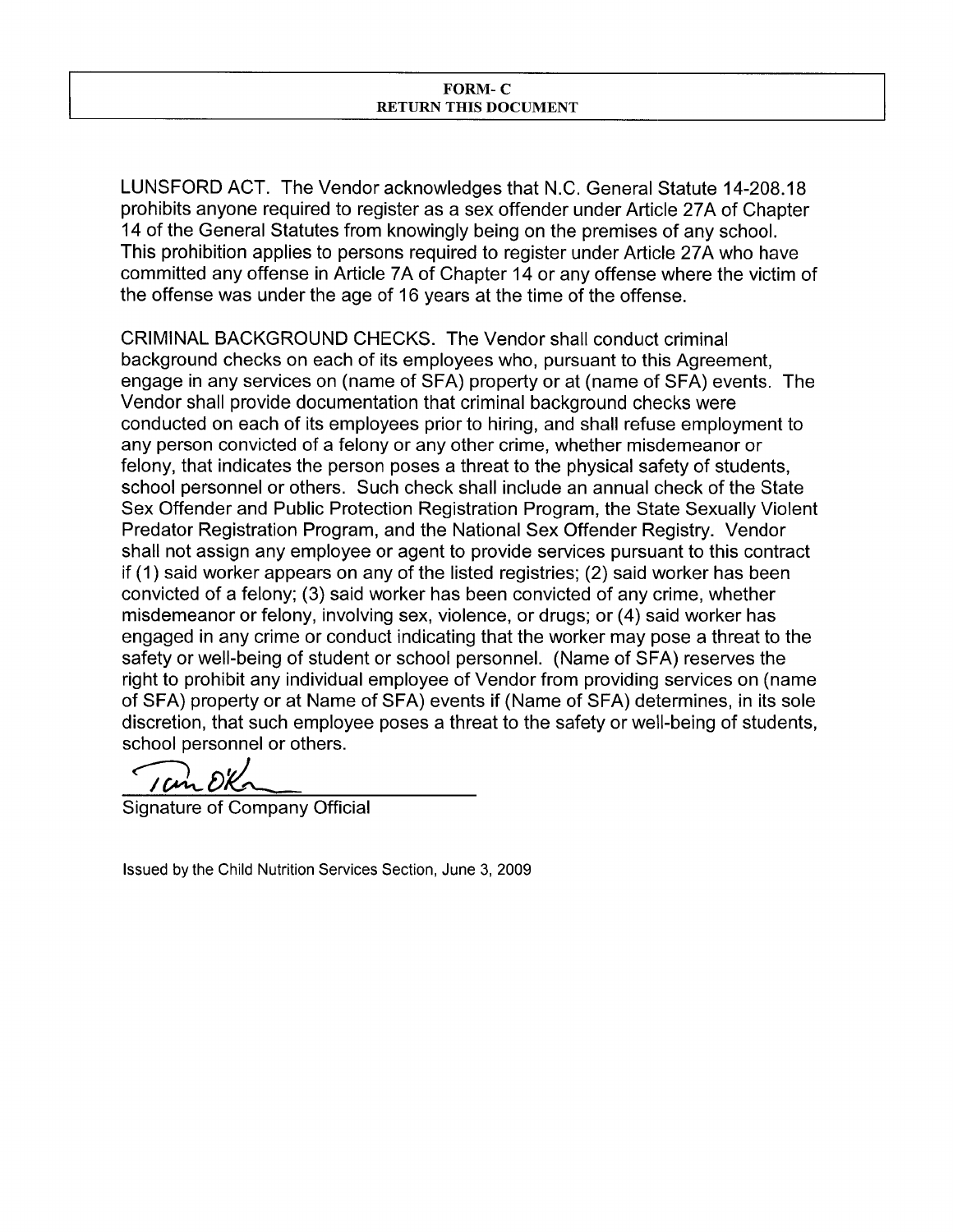

### **REQUEST FOR BID PRICING**

| Minnetonka, MN 55305          |           |                                                    |                                           |                                                    |        |                          |                        |                    |              |
|-------------------------------|-----------|----------------------------------------------------|-------------------------------------------|----------------------------------------------------|--------|--------------------------|------------------------|--------------------|--------------|
| <b>DATE OF REQUEST</b>        |           | 1/21/2016                                          |                                           | <b>REQUESTED BY</b>                                |        | Kim Bird - Core Group    |                        |                    |              |
|                               |           |                                                    |                                           | E-MAIL ADDRESS OF REQUESTED BY:                    |        | kbird@coregroupsales.com |                        |                    |              |
| <b>BIDDING INSTITUTION</b>    |           | Western Co-op of North Carolina                    |                                           |                                                    |        |                          |                        |                    |              |
|                               |           |                                                    |                                           |                                                    |        |                          |                        |                    |              |
| <b>ADDRESS:</b>               |           | c/o Caldwell County Schools, 1914 Hickory Bvld, SW |                                           | CITY:                                              | Lenoir |                          |                        | STATE/ZIP          | NC, 28645    |
| <b>BID NUMBER</b>             | 2016-2017 |                                                    |                                           | LAST AWARDED TO                                    |        | <b>Sunny Fresh</b>       |                        |                    |              |
| <b>DISTRIBUTOR(S) BIDDING</b> |           |                                                    | <b>Direct Manufacturer Commodity Bid</b>  |                                                    |        |                          |                        |                    |              |
| <b>BID OPENING DATE</b>       |           | 2/5/2016                                           |                                           | DATE PRICE NEEDED BY                               |        |                          | 2/1/2016               |                    |              |
| DELIVERY/CONTRACT PERIOD:     |           |                                                    | <b>STARTS</b>                             | 7/1/2016                                           |        | <b>ENDS</b>              |                        | 6/30/2017          |              |
| DEL / PU (STATE ONE) LOCATION |           |                                                    |                                           | MFI will be notified of Distributor upon bid award |        |                          |                        |                    |              |
|                               |           |                                                    |                                           |                                                    |        |                          |                        | <b>PRICE QUOTE</b> |              |
| <b>QUANTITY</b>               |           |                                                    |                                           |                                                    |        |                          | Commodity              | <b>DIM</b>         | <b>NOLOF</b> |
| (B, SCS)                      |           | <b>CODE NO.</b>                                    | <b>DESCRIPTION</b>                        |                                                    | HOB    |                          | <b>Fee for Service</b> |                    | Commercial   |
|                               |           | 46025-14688-00                                     | 175/2 Oz 5" IW Ch Chz Omel CN, Tbl Rdy    |                                                    |        | Ş                        | 61.76                  | Ş                  | 75.86        |
|                               |           | 46025-14689-00                                     | 175/2.1 Oz 5" IW Cby Chz Omel CN Tbl R    |                                                    |        | \$                       | 66.41                  | \$                 | 79.64        |
|                               |           | 46025-30020-00                                     | 120/1.5 Oz 3.5" Rd Pty, Tbl Rdy, PHE      |                                                    |        | Ş                        | 16.68                  | \$                 | 23.66        |
|                               |           | 46025-30101-00                                     | 144/1 Oz 3.5" Rd Pty Gril CN, Tbl Rdy     |                                                    |        | \$                       | 13.34                  | \$                 | 18.93        |
|                               |           | 46025-54232-00                                     | 6/5 LB CnB, FRZ SEM, CN, Frz Rdy, PHE     |                                                    |        | Ş                        | 22.41                  | \$                 | 43.22        |
|                               |           | 46025-61688-00                                     | 264/1 Oz 2.5" Sq Pty Gril CN, Tbl Rdy     |                                                    |        | \$                       | 22.78                  | \$                 | 34.74        |
|                               |           | 46025-64102-00                                     | 4/5 Lb Bag, HC Frz Ntrl Dic, Tbl Rdy, PHE |                                                    |        | \$                       | 17.99                  | \$                 | 36.42        |
|                               |           | 46025-65123-00                                     | 6/5 Lb GTp, FRZ WE w/Citrc, Frz Rdy, PHE  |                                                    |        | \$                       | 15.67                  | \$                 | 43.24        |
|                               |           | 46025-70022-00                                     | 360/1 Oz 3" Rd Pty, Tbl Rdy, PHE          |                                                    |        | \$                       | 34.78                  | \$                 | 47.33        |
|                               |           | 46025-75009-00                                     | 144/2.9 OZ, IW CINN GLZD WHL GRN FT, CN   |                                                    |        | \$                       | 67.28                  | \$                 | 75.26        |
|                               |           | 46025-75010-00                                     | 85/2.9 OZ, MPL GLZD WHL GRN FT STCK, CN   |                                                    |        | \$                       | 33.29                  | \$                 | 37.83        |
|                               |           | 46025-75011-00                                     | 100/2.6 OZ, IW WHL GRN FT STCKS, CN       |                                                    |        | \$                       | 57.50                  | \$                 | 62.78        |
|                               |           | 46025-75012-00                                     | 85/2.9 OZ, CINN GLZD WHL GRN FT STCK, CN  |                                                    |        | \$                       | 33.30                  | \$                 | 37.83        |
|                               |           | 46025-75013-00                                     | 85/2.9 OZ, STRAW BAN WHL GRN FT STCK, CN  |                                                    |        | \$                       | 33.29                  | \$                 | 37.83        |
|                               |           | 46025-75014-00                                     | 144/2.9 OZ, BLK CINN GLZD WHL GRN FT, CN  |                                                    |        | \$                       | 55.38                  | \$                 | 63.37        |
|                               |           | 46025-75015-00                                     | 100/2.9 OZ, IW CINN GLZD WHL GRN FT, CN   |                                                    |        | \$                       | 64.69                  | \$                 | 70.03        |
|                               |           | 46025-75016-00                                     | 100/2.6 OZ, BLK WHL GRN FT STCKS, CN      |                                                    |        | \$                       | 34.60                  | \$                 | 39.89        |
|                               |           | 46025-85017-00                                     | 300/1.25 Oz 3.5" Rd Pty CN, Tbl Rdy, PHE  |                                                    |        | \$                       | 34.76                  | \$                 | 49.30        |
|                               |           | 46025-85018-00                                     | 12/12 Ct Bag, HC Dry Pak, Tbl Rdy, PHE    |                                                    |        | \$                       | 15.08                  | \$                 | 28.90        |
|                               |           | 46025-85019-00                                     | 4/5 Lb IQF Scram Eggs CN, Tbl Rdy, PHE    |                                                    |        | \$                       | 20.06                  | \$                 | 36.72        |
|                               |           | 46025-85037-00                                     | 144/2 Oz 5" Ch Chz Omel Sfld CN, Tbl Rdy  |                                                    |        | \$                       | 36.83                  | \$                 | 48.42        |
|                               |           | 46025-85137-00                                     | 144/2.1 Oz 5" Cby Chz Omel Sfld CN Tbl R  |                                                    |        | \$                       | 39.96                  | Ś                  | 50.84        |
|                               |           | 75925-88952-00                                     | 16/2 Pk Ind Srv, HC Eggs,                 |                                                    |        | \$                       | 6.84                   | Ş                  | 9.76         |
|                               |           | 46025-90135-00                                     | 72/3.5 Oz 6" Ch Chz Omel, Tbl Rdy, PHE    |                                                    |        | Ş                        | 36.09                  | Ş                  | 44.73        |
|                               |           |                                                    |                                           |                                                    |        |                          |                        |                    |              |
| **NOTE:                       | x         | Minimum order size required:                       |                                           | 1,000 # IF DIRECT TO SCHOOL                        |        |                          |                        |                    |              |
|                               | x         | Price Guaranteed on Billback Basis Only            |                                           |                                                    |        |                          |                        |                    |              |
|                               |           |                                                    |                                           |                                                    |        |                          |                        |                    |              |
|                               | x         | <b>No Rebates Offered</b>                          |                                           |                                                    |        |                          |                        |                    |              |
|                               | x         | <b>No Cash Discounts Apply</b>                     |                                           |                                                    |        |                          |                        |                    |              |

COMMENTS:

THIS INFORMATION IS CONFIDENTIAL & CANNOT BE SHARED

WITH ANYONE BUT THE INTENDED RECIPIENT.

PRICE QUOTE BY:

 $\sim$ 

 $\overline{a}$ 

**BID CONTROL #**